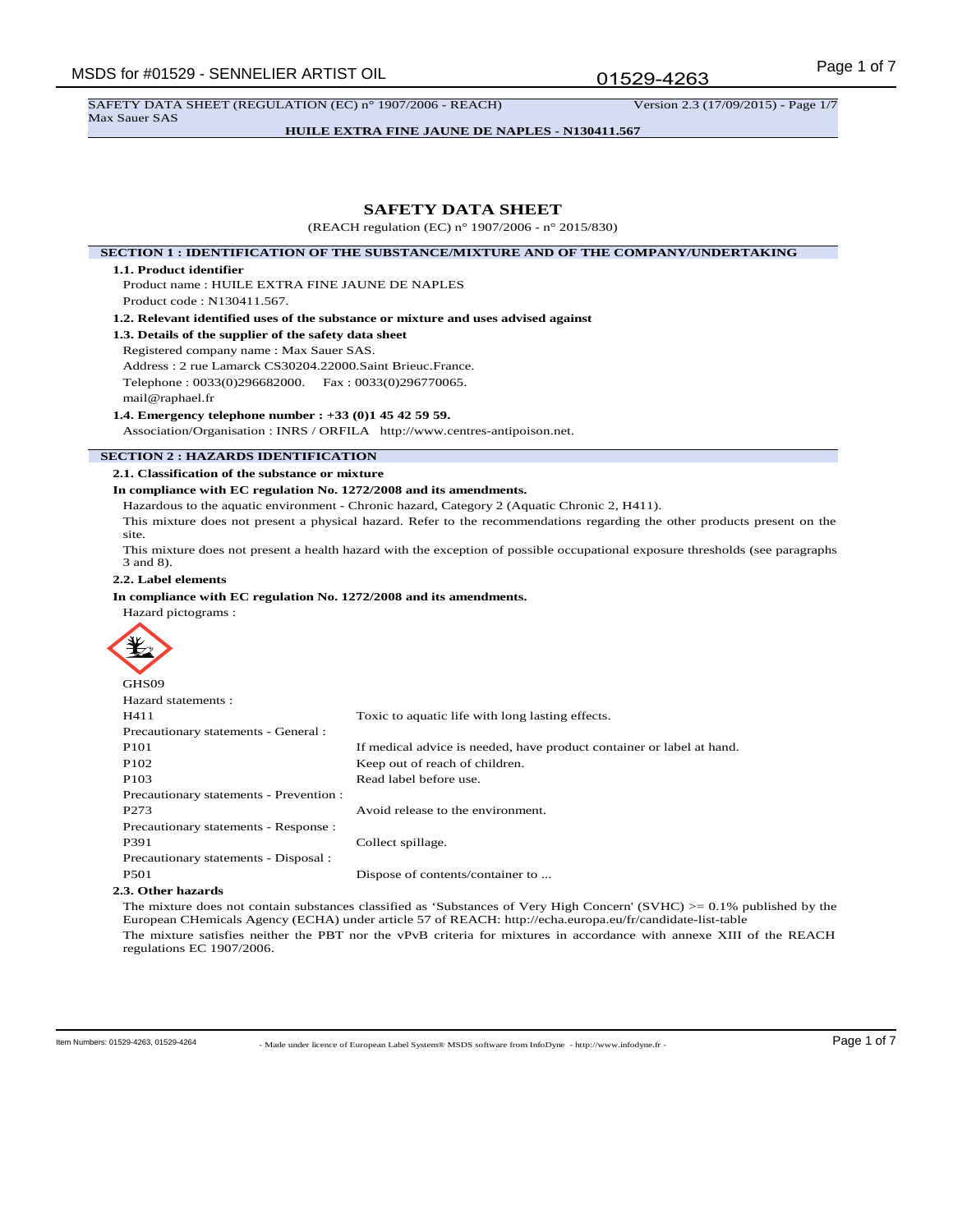#### **HUILE EXTRA FINE JAUNE DE NAPLES - N130411.567**

# **SECTION 3 : COMPOSITION/INFORMATION ON INGREDIENTS**

**3.2. Mixtures**

| <b>Composition:</b> |                         |                   |                       |
|---------------------|-------------------------|-------------------|-----------------------|
| Identification      | (EC) 1272/2008          | Note              | $\%$                  |
| INDEX: 030-013-00-7 | GHS09                   | $\lceil 1 \rceil$ | $ 2.5 \leq x \% < 10$ |
| CAS: 1314-13-2      | Wng                     |                   |                       |
| EC: 215-222-5       | Aquatic Acute 1, H400   |                   |                       |
|                     | $M Acute = 1$           |                   |                       |
| <b>ZINC OXIDE</b>   | Aquatic Chronic 1, H410 |                   |                       |
|                     | $M$ Chronic $= 1$       |                   |                       |

## **Information on ingredients :**

[1] Substance for which maximum workplace exposure limits are available.

## **SECTION 4 : FIRST AID MEASURES**

As a general rule, in case of doubt or if symptoms persist, always call a doctor.

NEVER induce swallowing by an unconscious person.

#### **4.1. Description of first aid measures**

#### **In the event of swallowing :**

Seek medical attention, showing the label.

**4.2. Most important symptoms and effects, both acute and delayed**

#### No data available.

# **4.3. Indication of any immediate medical attention and special treatment needed**

No data available.

## **SECTION 5 : FIREFIGHTING MEASURES**

Non-flammable.

## **5.1. Extinguishing media**

## **5.2. Special hazards arising from the substance or mixture**

A fire will often produce a thick black smoke. Exposure to decomposition products may be hazardous to health.

Do not breathe in smoke.

In the event of a fire, the following may be formed :

- carbon monoxide (CO)

- carbon dioxide (CO2)

#### **5.3. Advice for firefighters**

No data available.

## **SECTION 6 : ACCIDENTAL RELEASE MEASURES**

## **6.1. Personal precautions, protective equipment and emergency procedures**

Consult the safety measures listed under headings 7 and 8.

#### **For first aid worker**

First aid workers will be equipped with suitable personal protective equipment (See section 8).

## **6.2. Environmental precautions**

Contain and control the leaks or spills with non-combustible absorbent materials such as sand, earth, vermiculite, diatomaceous earth in drums for waste disposal.

Prevent any material from entering drains or waterways.

# **6.3. Methods and material for containment and cleaning up**

Clean preferably with a detergent, do not use solvents.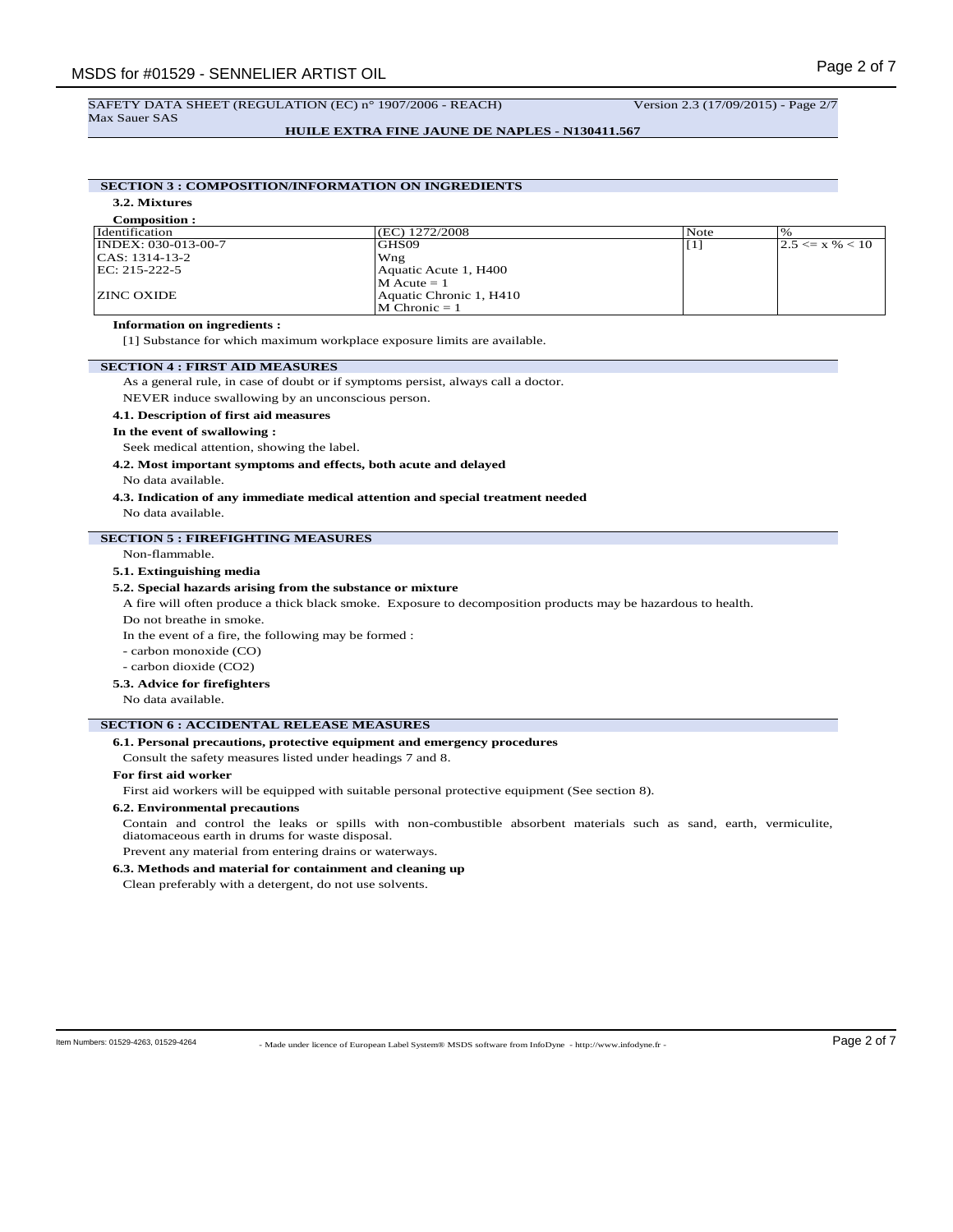#### SAFETY DATA SHEET (REGULATION (EC) n° 1907/2006 - REACH) Version 2.3 (17/09/2015) - Page 3/7 Max Sauer SAS

## **HUILE EXTRA FINE JAUNE DE NAPLES - N130411.567**

## **6.4. Reference to other sections**

No data available.

## **SECTION 7 : HANDLING AND STORAGE**

Requirements relating to storage premises apply to all facilities where the mixture is handled.

**7.1. Precautions for safe handling**

Always wash hands after handling.

## **Fire prevention :**

Prevent access by unauthorised personnel.

#### **Recommended equipment and procedures :**

For personal protection, see section 8.

Observe precautions stated on label and also industrial safety regulations.

## **Prohibited equipment and procedures :**

#### No smoking, eating or drinking in areas where the mixture is used.

**7.2. Conditions for safe storage, including any incompatibilities**

No data available.

#### **Storage**

Keep out of reach of children.

#### **Packaging**

Always keep in packaging made of an identical material to the original.

**7.3. Specific end use(s)**

No data available.

#### **SECTION 8 : EXPOSURE CONTROLS/PERSONAL PROTECTION**

**8.1. Control parameters**

#### **Occupational exposure limits :**

- ACGIH TLV (American Conference of Governmental Industrial Hygienists, Threshold Limit Values, 2010) :

| CAS                              | TWA :                    | STEL:                     | Ceiling:                 | Definition :             | Criteria :               |         |
|----------------------------------|--------------------------|---------------------------|--------------------------|--------------------------|--------------------------|---------|
| 1314-13-2                        | $2 \text{ mg}/\text{m}$  | $10 \text{ mg/m}$         | $\overline{\phantom{0}}$ | $\overline{\phantom{0}}$ |                          |         |
| - France (INRS - ED984 : 2008) : |                          |                           |                          |                          |                          |         |
| <b>CAS</b>                       | $VME$ -ppm:              | $VME-mg/m3$ : $VLE-ppm$ : |                          | $VLE-mg/m3$ : Notes:     |                          | TMP No: |
| 1314-13-2                        | $\overline{\phantom{a}}$ |                           | -                        | $\overline{\phantom{0}}$ | $\overline{\phantom{0}}$ | -       |

#### **8.2. Exposure controls**

## **Personal protection measures, such as personal protective equipment**

Pictogram(s) indicating the obligation of wearing personal protective equipment (PPE) :



Use personal protective equipment that is clean and has been properly maintained.

Store personal protective equipment in a clean place, away from the work area.

Never eat, drink or smoke during use. Remove and wash contaminated clothing before re-using. Ensure that there is adequate ventilation, especially in confined areas.

## **- Eye / face protection**

Avoid contact with eyes.

Use eye protectors designed to protect against liquid splashes

Before handling, wear safety goggles in accordance with standard EN166.

## **- Hand protection**

Wear suitable protective gloves in the event of prolonged or repeated skin contact.

Type of gloves recommended :

- Natural latex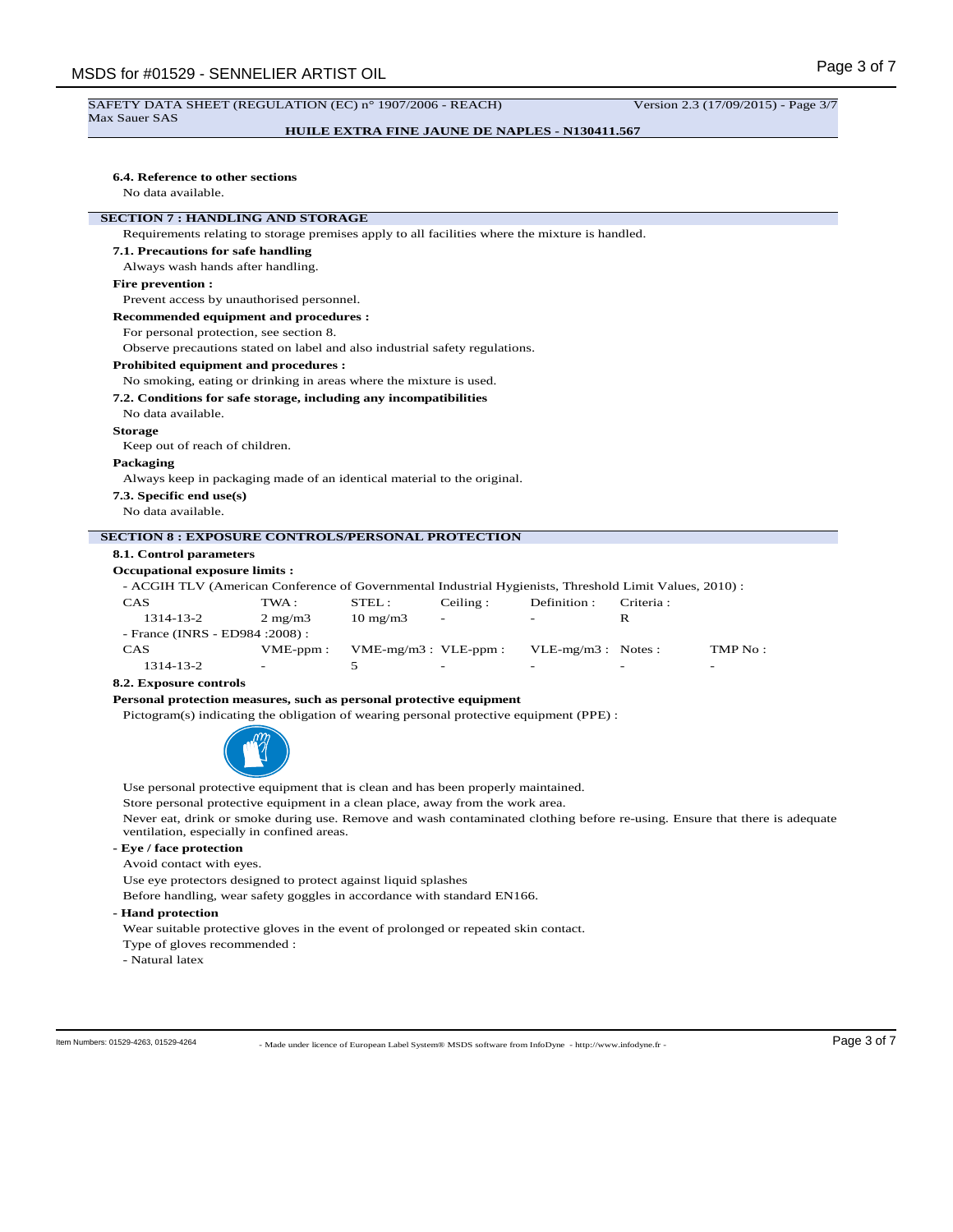| SAFETY DATA SHEET (REGULATION (EC) n° 1907/2006 - REACH)                                    | Version 2.3 (17/09/2015) - Page 4/7 |
|---------------------------------------------------------------------------------------------|-------------------------------------|
| <b>Max Sauer SAS</b><br><b>HUILE EXTRA FINE JAUNE DE NAPLES - N130411.567</b>               |                                     |
|                                                                                             |                                     |
|                                                                                             |                                     |
| Recommended properties :                                                                    |                                     |
| - Impervious gloves in accordance with standard EN374                                       |                                     |
| - Body protection                                                                           |                                     |
| Work clothing worn by personnel shall be laundered regularly.                               |                                     |
| After contact with the product, all parts of the body that have been soiled must be washed. |                                     |
| <b>SECTION 9 : PHYSICAL AND CHEMICAL PROPERTIES</b>                                         |                                     |
| 9.1. Information on basic physical and chemical properties                                  |                                     |
| <b>General information:</b>                                                                 |                                     |
| Physical state:                                                                             | Viscous liquid.                     |
| Important health, safety and environmental information                                      |                                     |
| $pH$ :                                                                                      | Not stated.                         |
|                                                                                             | Slightly basic.                     |
| Boiling point/boiling range:                                                                | Not specified.                      |
| Flash Point:                                                                                | 101.00 °C.                          |
| Vapour pressure $(50^{\circ}C)$ :                                                           | Not relevant.                       |
| Density:                                                                                    | >1                                  |
| Water solubility:                                                                           | Dilutable.                          |
| Melting point/melting range:                                                                | Not specified.                      |
| Self-ignition temperature :                                                                 | Not specified.                      |
| Decomposition point/decomposition range :                                                   | Not specified.                      |
| 9.2. Other information                                                                      |                                     |
| No data available.                                                                          |                                     |
| <b>SECTION 10 : STABILITY AND REACTIVITY</b>                                                |                                     |
| 10.1. Reactivity                                                                            |                                     |
| No data available.                                                                          |                                     |
| 10.2. Chemical stability                                                                    |                                     |
| This mixture is stable under the recommended handling and storage conditions in section 7.  |                                     |
| 10.3. Possibility of hazardous reactions                                                    |                                     |
| No data available.                                                                          |                                     |
| 10.4. Conditions to avoid                                                                   |                                     |
| 10.5. Incompatible materials                                                                |                                     |
| 10.6. Hazardous decomposition products                                                      |                                     |
| The thermal decomposition may release/form :                                                |                                     |
| - carbon monoxide (CO)                                                                      |                                     |
| - carbon dioxide (CO2)                                                                      |                                     |
|                                                                                             |                                     |
| <b>SECTION 11 : TOXICOLOGICAL INFORMATION</b>                                               |                                     |
| 11.1. Information on toxicological effects                                                  |                                     |
| No data available.                                                                          |                                     |
| 11.1.1. Substances                                                                          |                                     |
| No toxicological data available for the substances.                                         |                                     |
| 11.1.2. Mixture                                                                             |                                     |
| No toxicological data available for the mixture.                                            |                                     |
| <b>SECTION 12 : ECOLOGICAL INFORMATION</b>                                                  |                                     |
| Toxic to aquatic life with long lasting effects.                                            |                                     |

The product must not be allowed to run into drains or waterways.

- Made under licence of European Label System® MSDS software from InfoDyne - http://www.infodyne.fr - Item Numbers: 01529-4263, 01529-4264 Page 4 of 7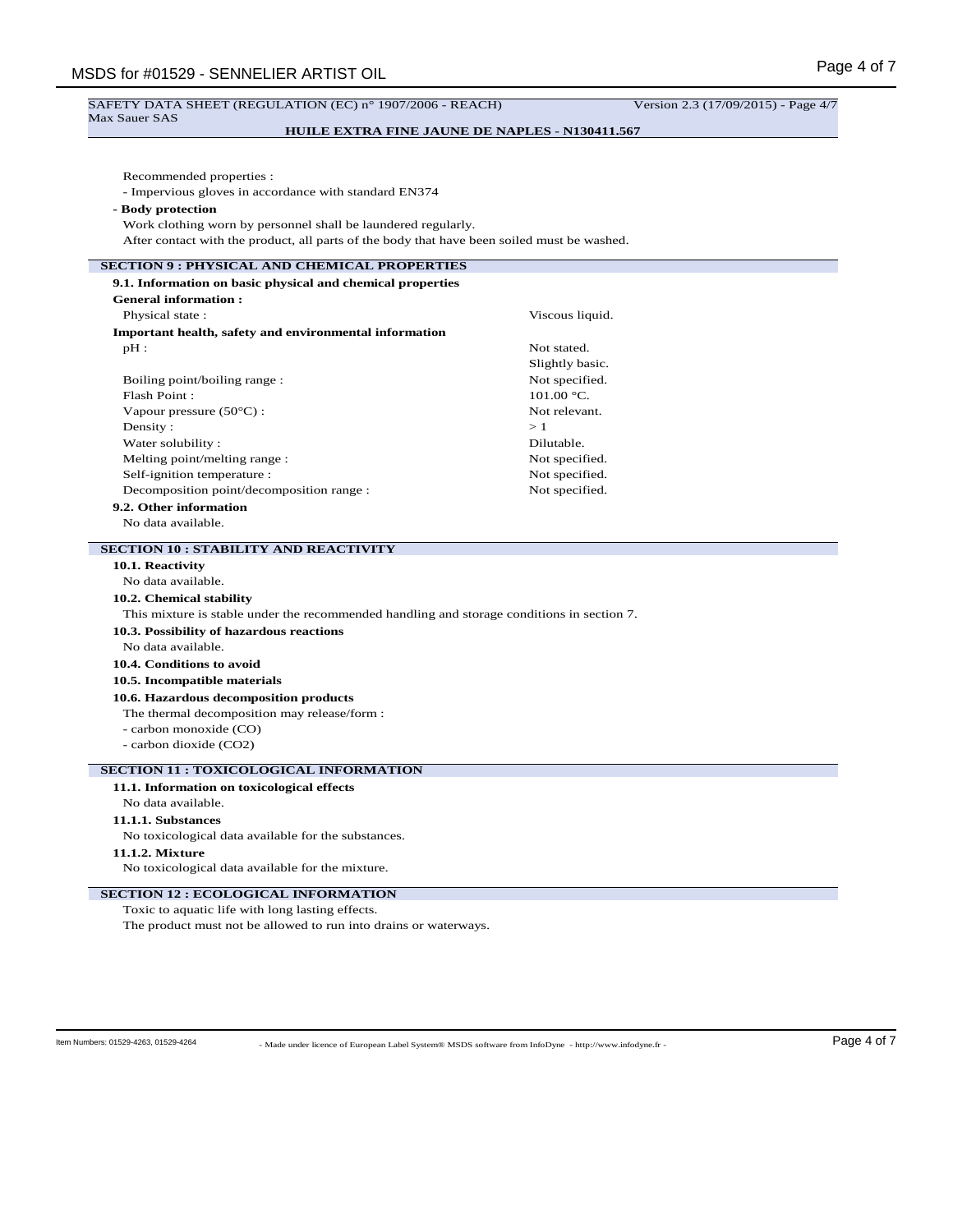#### SAFETY DATA SHEET (REGULATION (EC) n° 1907/2006 - REACH) Version 2.3 (17/09/2015) - Page 5/7 Max Sauer SAS

## **HUILE EXTRA FINE JAUNE DE NAPLES - N130411.567**

## **12.1. Toxicity**

#### **12.1.2. Mixtures**

No aquatic toxicity data available for the mixture.

**12.2. Persistence and degradability**

#### No data available.

**12.3. Bioaccumulative potential**

# No data available.

**12.4. Mobility in soil**

No data available.

# **12.5. Results of PBT and vPvB assessment**

No data available.

## **12.6. Other adverse effects**

No data available.

## **SECTION 13 : DISPOSAL CONSIDERATIONS**

Proper waste management of the mixture and/or its container must be determined in accordance with Directive 2008/98/EC.

#### **13.1. Waste treatment methods**

Do not pour into drains or waterways.

## **Waste :**

Waste management is carried out without endangering human health, without harming the environment and, in particular without risk to water, air, soil, plants or animals.

Recycle or dispose of waste in compliance with current legislation, preferably via a certified collector or company.

Do not contaminate the ground or water with waste, do not dispose of waste into the environment.

#### **Soiled packaging :**

Empty container completely. Keep label(s) on container.

Give to a certified disposal contractor.

## **SECTION 14 : TRANSPORT INFORMATION**

Transport product in compliance with provisions of the ADR for road, RID for rail, IMDG for sea and ICAO/IATA for air transport (ADR 2015 - IMDG 2014 - ICAO/IATA 2015).

# **14.1. UN number**

3082

#### **14.2. UN proper shipping name**

UN3082=ENVIRONMENTALLY HAZARDOUS SUBSTANCE, LIQUID, N.O.S.

(zinc oxide)

# **14.3. Transport hazard class(es)**

- Classification :



# 9 **14.4. Packing group**

III

#### **14.5. Environmental hazards**

- Environmentally hazardous material :

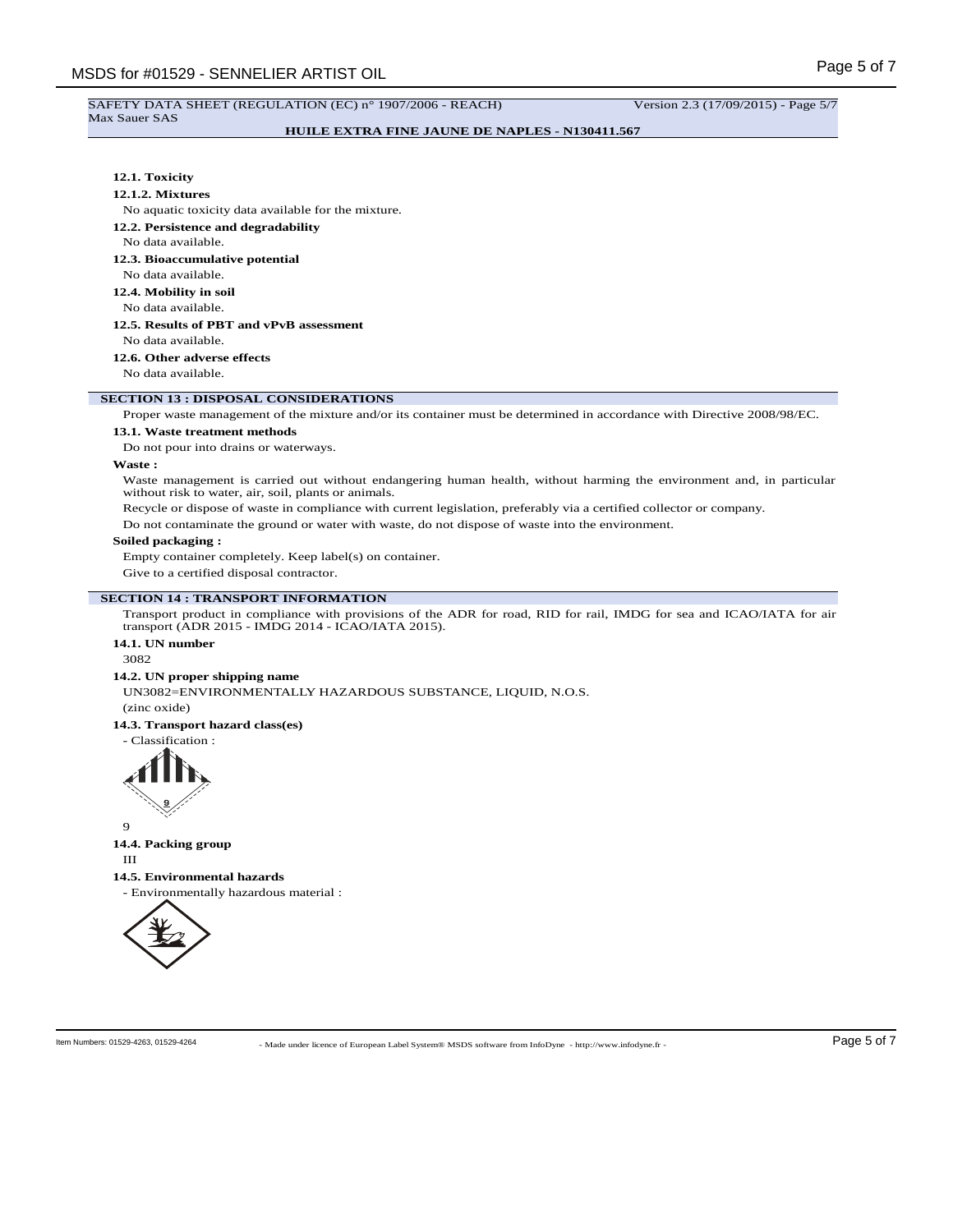## SAFETY DATA SHEET (REGULATION (EC) n° 1907/2006 - REACH) Version 2.3 (17/09/2015) - Page 6/7 Max Sauer SAS

## **HUILE EXTRA FINE JAUNE DE NAPLES - N130411.567**

#### **14.6. Special precautions for user**

| <b>ADR/RID</b>                                                              | 'Class | Code | Pack gr. | Label | Ident. | ∼ | Provis.         | EO | Cat. | Tunnel |
|-----------------------------------------------------------------------------|--------|------|----------|-------|--------|---|-----------------|----|------|--------|
|                                                                             |        | M6   | ЧH       |       | '90    | ∸ | 274 335 375 601 | E1 |      | Е      |
| Not subject to this regulation if $Q \le 51/5$ kg (ADR 3.3.1)<br>$-DS$ 375) |        |      |          |       |        |   |                 |    |      |        |

| IMDG                                                                      | Class | $ 2^{\circ}$ Label   Pack gr.   LO |  |  | <b>EMS</b> | Provis.      | EC |
|---------------------------------------------------------------------------|-------|------------------------------------|--|--|------------|--------------|----|
|                                                                           |       |                                    |  |  | $F-A.S-F$  | 1274 335 969 | Έì |
| Not subject to this regulation if $Q \le 51/5$ kg (IMDG 3.3.1 - 2.10.2.7) |       |                                    |  |  |            |              |    |

| <b>IATA</b> | Class | $2^{\circ}$ Label | Pack gr. | Passager | Passager          | Cargo | Cargo | note | EO |
|-------------|-------|-------------------|----------|----------|-------------------|-------|-------|------|----|
|             |       |                   | Ш        | 964      | 450 L             | 964   | 450 L | A97  | E1 |
|             |       |                   |          |          |                   |       |       | A158 |    |
|             |       |                   |          |          |                   |       |       | A197 |    |
|             |       |                   | Ш        | Y964     | $30 \text{ kg}$ G |       |       | A97  | E1 |
|             |       |                   |          |          |                   |       |       | A158 |    |
|             |       |                   |          |          |                   |       |       | A197 |    |

Not subject to this regulation if  $Q \le 51/5$  kg (IATA 4.4.4 - DS A197)

For limited quantities, see part 2.7 of the OACI/IATA and chapter 3.4 of the ADR and IMDG.

For excepted quantities, see part 2.6 of the OACI/IATA and chapter 3.5 of the ADR and IMDG.

**14.7. Transport in bulk according to Annex II of Marpol and the IBC Code**

No data available.

## **SECTION 15 : REGULATORY INFORMATION**

**15.1. Safety, health and environmental regulations/legislation specific for the substance or mixture**

**- Classification and labelling information included in section 2:**

The following regulations have been used:

- EU Regulation No. 1272/2008 amended by EU Regulation No. 487/2013.

- EU Regulation No. 1272/2008 amended by EU Regulation No. 758/2013.

- EU Regulation No. 1272/2008 amended by EU Regulation No. 944/2013.

- EU Regulation No. 1272/2008 amended by EU Regulation No. 605/2014.

- **Container information:**
- No data available.
- **Particular provisions :**
- No data available.

#### **- Standardised American system for the identification of hazards presented by the product in view of emergency procedures (NFPA 704) :**

NFPA 704, Labelling: Health=0 Inflammability=1 Instability/Reactivity=1 Specific Risk=none



**15.2. Chemical safety assessment** No data available.